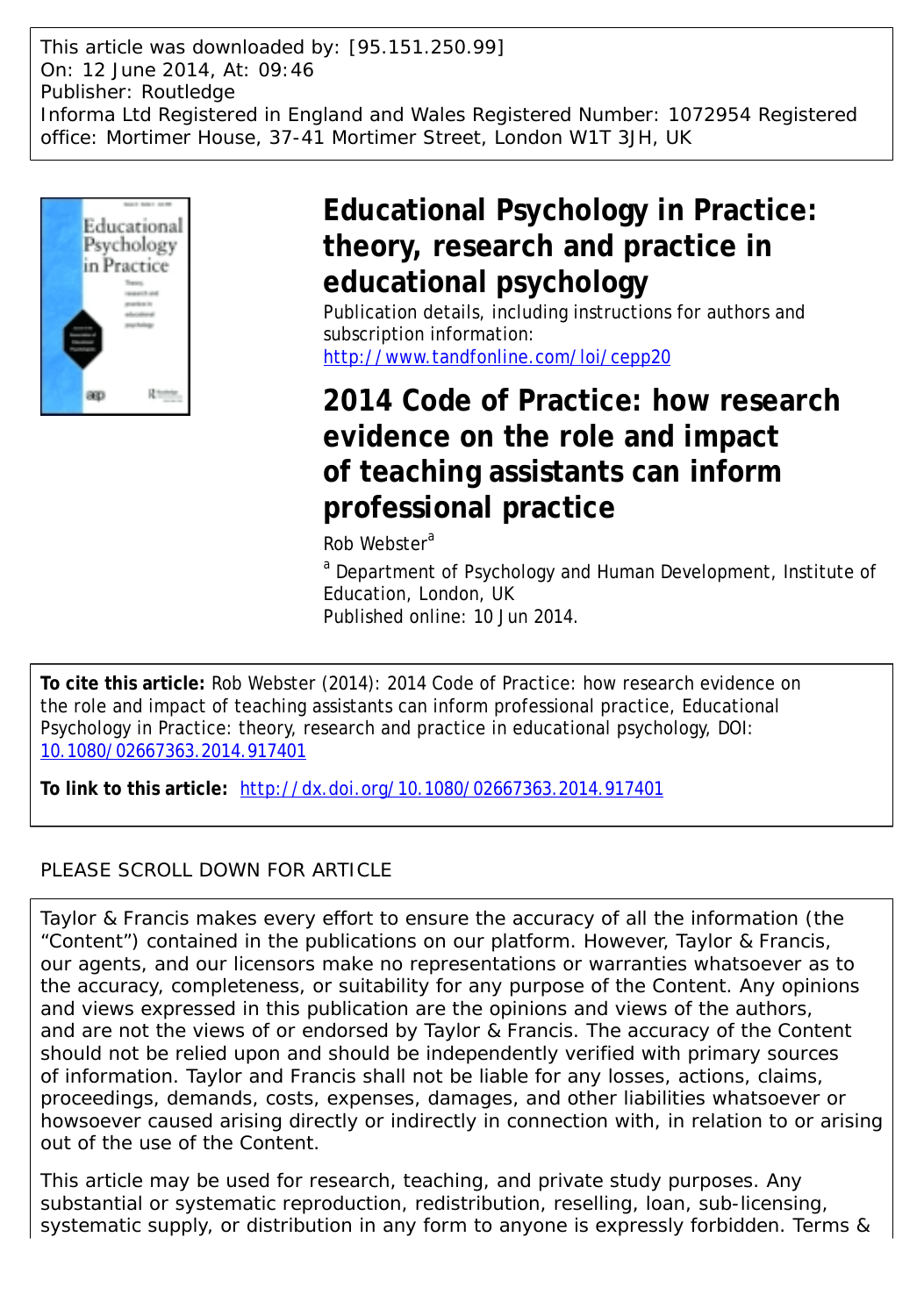Conditions of access and use can be found at [http://www.tandfonline.com/page/terms](http://www.tandfonline.com/page/terms-and-conditions)[and-conditions](http://www.tandfonline.com/page/terms-and-conditions)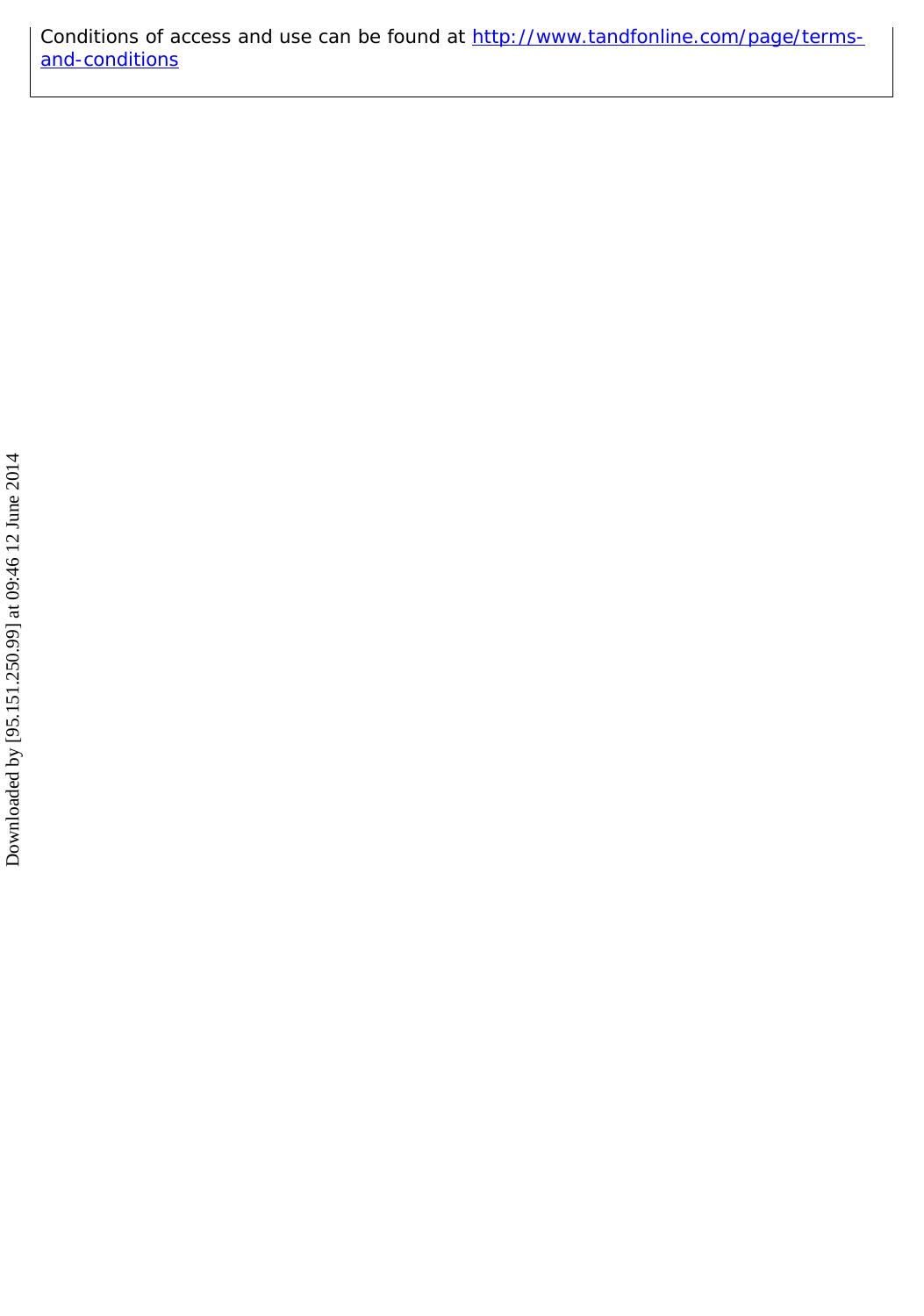### 2014 Code of Practice: how research evidence on the role and impact of teaching assistants can inform professional practice

Rob Webster\*

Department of Psychology and Human Development, Institute of Education, London, UK

In this article, the author reflects on findings from research on the role and impact of teaching assistants and experience of working as a special educational needs (SEN) officer. Research evidence suggests the reliance on teaching assistants to include pupils with Statements of SEN in mainstream settings masks a collective, though unintentional, failure of educationalists to articulate and provide schools and families of children with SEN with appropriate and pedagogically sound models of inclusive provision. In light of the forthcoming reforms to the SEN system in England, key implications for educational psychologists (EPs) are drawn out, with particular reference to their role in parent liaison during the statutory assessment process.

Keywords: Code of Practice 2014; inclusion; parent liaison; statutory assessment; Statements; teaching assistants

The forthcoming reforms to the English special educational needs (SEN) system have been trailed as the most significant in 30 years (Ward & Vaughn, [2011](#page-6-0)). From September, a new Code of Practice comes into force, and the three-and-a-half year process of phasing out Statements and replacing them with Education, Health and Care Plans (EHCPs) begins in earnest (Department for Education, [2013\)](#page-6-0). By now, the challenges the reforms present, such as reducing the statutory assessment process from 26 weeks to 20, will be familiar to educational psychologists (EPs) and local authority (LA) staff involved in the Statementing process.

The new Code has implications for practitioners at the school level too. It makes repeated statements about the significance of "high quality teaching" and gives a coded warning about how "special education provision … is compromised by anything less" (Department for Education/Department of Health (DfE/DOH), [2014\)](#page-6-0). It would seem that behind this message are findings from recent research on the dayto-day teaching and support for pupils with Statements. The Making a Statement (MAST) study (Webster & Blatchford, [2013](#page-6-0), [2014\)](#page-6-0), conducted over 2011/2012, described the teaching, support and interactions experienced by pupils with Statements attending mainstream primary schools. The study shadowed 48 pupils in Year 5 with Statements for moderate learning difficulties or behavioural, emotional and social difficulties.<sup>[1](#page-6-0)</sup>

Each pupil was tracked for a full school week, with systematic observations made on a minute-by-minute basis. Observations of 151 average-attaining "control" pupils were also collected to provide a point for comparison. In addition, the study

<sup>\*</sup>Email: [r.webster@ioe.ac.uk](mailto:r.webster@ioe.ac.uk)

<sup>© 2014</sup> Association of Educational Psychologists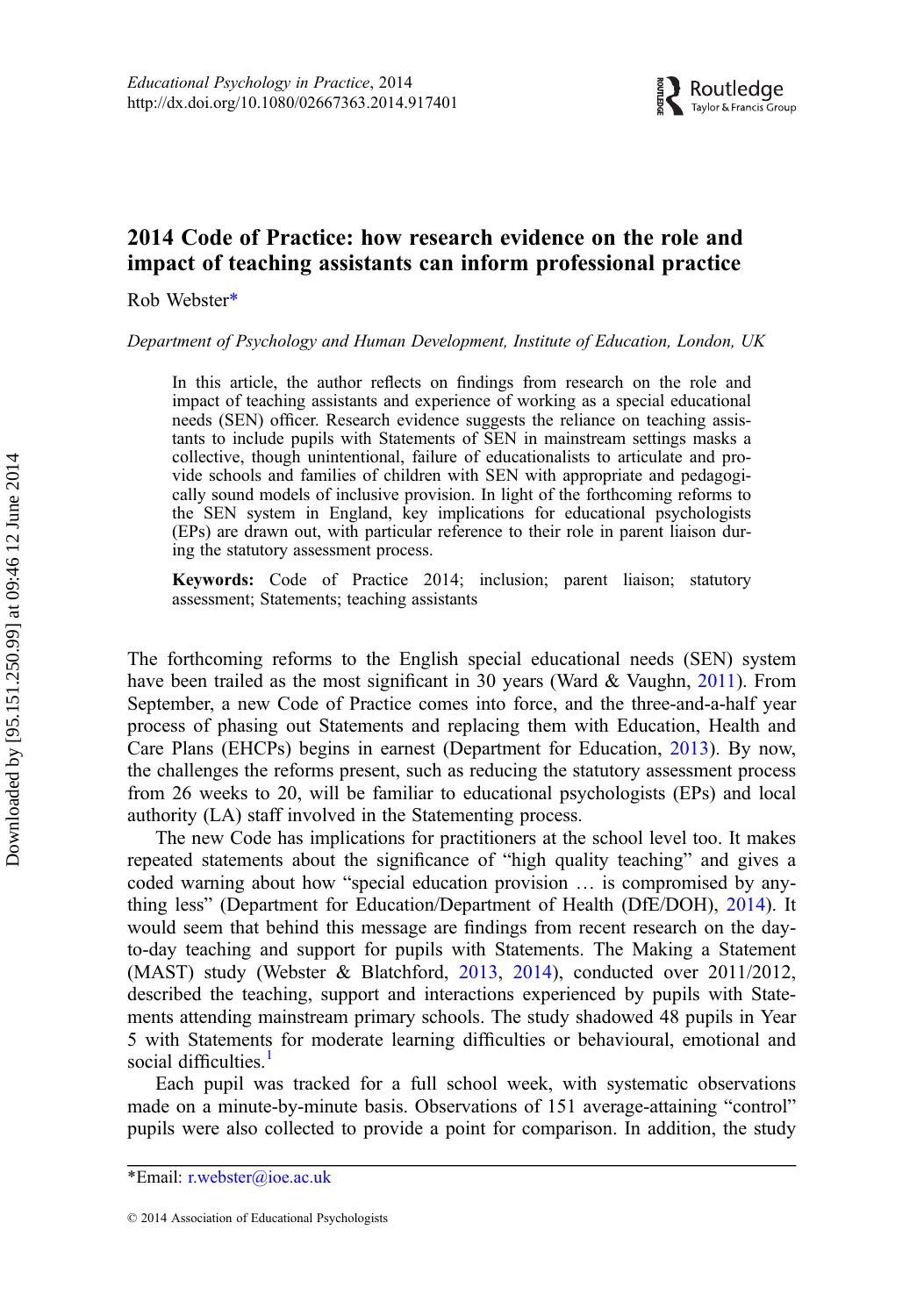produced detailed case studies on each of the Statemented pupils, based mainly on interviews with 195 teachers, teaching assistants<sup>[2](#page-6-0)</sup> (TAs), special educational needs coordinators (SENCos) and parents/carers. Quantitative and qualitative analyses of these data (Webster & Blatchford, [2013,](#page-6-0) [2014\)](#page-6-0) produced five key findings.

Firstly, it was found that pupils with Statements spent the equivalent of just over a day a week away from the classroom, and that their educational experiences were strongly characterised by the almost constant presence of a TA. Compared to average-attaining pupils, those with Statements spent less time in lessons with teachers and peers, and were more than three times more likely to interact with TAs than teachers. This predominantly one-to-one interaction with TAs was often at the expense of interactions not only with teachers, but also peers. Pupils with Statements had almost half as many interactions with their classmates compared with other pupils.

The second main finding was that TAs were found to have the main responsibility for teaching Statemented pupils. Many TAs planned and delivered alternative programmes and interventions. Almost all TAs had a high level of responsibility for moment-by-moment pedagogical decision-making, explaining and modifying tasks set at a more general level by the teacher. Teachers rarely had as high a level of involvement with these pupils. The third finding was that compared to averageattaining pupils, those with Statements received a lower quality pedagogical diet. Support provided by TAs was clearly well intentioned, but it eclipsed focussed input from teachers.

The fourth finding revealed how teachers' confidence to teach pupils with SEN was a precipitating factor in the model of provision described above. Teachers positioned TAs as the "expert on the child and their SEN", despite TAs often having similar weaknesses in their knowledge and training. Finally, the study found little evidence of an effective and theoretically-grounded pedagogy for Statemented pupils and SEN broadly. For pupils with Statements, the common practice of specifying a set number of hours of TA support tended to get in the way of thinking through appropriate approaches for pupils with learning difficulties.

These findings raise questions about the appropriateness of these arrangements for pupils with SEN, and in particular, signal a clear need to address the "Statement  $=$  hours  $=$  TA  $=$  one-to-one support  $=$  pupil's needs met" equation that seems to underpin and sustain practice in many mainstream settings. Furthermore, when put together with results from the Deployment and Impact of Support Staff (DISS) project (Blatchford, Russell, & Webster, [2012\)](#page-6-0), the assumption that more TA support for pupils who struggle will help them to progress academically is exposed as a something of a fallacy.

The DISS project found that pupils receiving the most TA support made less progress than similar pupils who received little or no TA support, even after controlling for factors such as prior attainment and SEN status. This relationship was found consistently in seven year groups across English, mathematics and science, in a sample of 8200 pupils in 153 mainstream primary and secondary schools. Moreover, evidence was found that the effect of TA support on pupils' academic progress was more marked for pupils with Statements (Webster et al., [2010\)](#page-7-0). Put simply, the effects of TA support are compounded for pupils with high-level SEN. For these pupils, TA support is a near-permanent fixture in their school life, largely because having a Statement enforces it.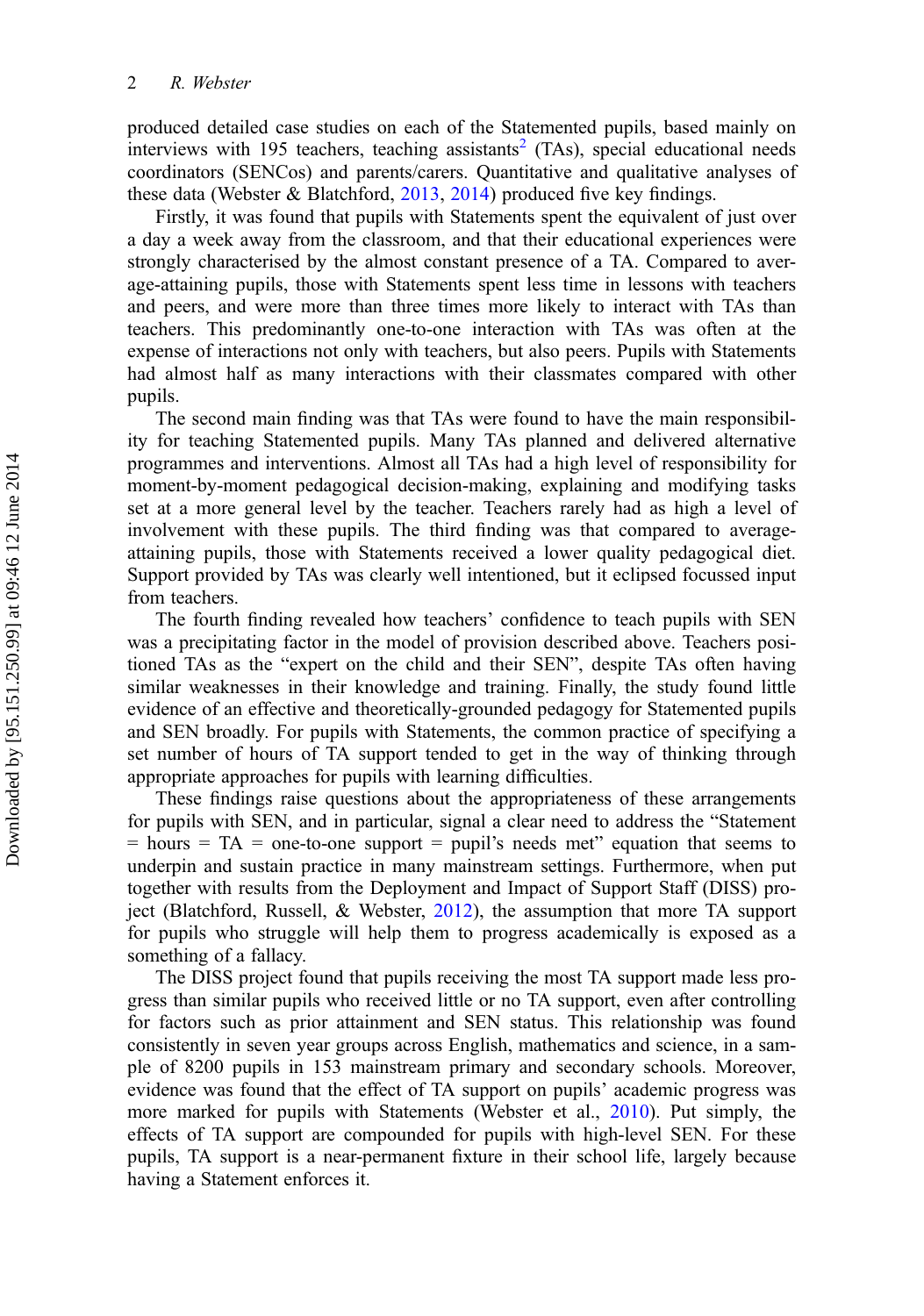Ask parents of a child with high-level SEN what they want to achieve from the statutory assessment process and, if they have a mainstream school in mind, the answer will most likely entail one-to-one support from a TA. In the experience of the author, as an SEN officer responsible for overseeing statutory assessment, annual reviews and school placements, the majority of parents perceive TA hours as a desired outcome, and they tend to want a significant amount: 20 hours a week minimum. Following changes to schools' SEN funding formula, some head teachers will, not unreasonably, support this: more hours means more funding. Moreover, a greater number of hours mean schools and parents feel more confident about being able to successfully include the child in a mainstream setting. In this sense, organisational arrangements are emphasised over pedagogical processes.

This attitude is entirely understandable for one other reason: families are offered little by way of an alternative. The practice of TA-led provision has been encouraged and sustained, sometimes out of convenience or for fear of upsetting the status quo. Professionals in education have apparently created a self-supporting logic rule that states a high amount of TA support is a prerequisite for inclusion, and the view that "TA hours" are the accepted currency of Statements. Little consideration appears to have been given to the consequences for the child of near-constant TA support. But now, the unintended negative effects of this dominant model of support for pupils with Statements in mainstream schools have been revealed by the DISS and MAST studies, and by others; notably Michael Giangreco and colleagues in the United States (see Giangreco, Yuan, McKenzie, Cameron, & Fialka, [2005\)](#page-6-0).

Although it is not possible to prove to what extent, if any, such evidence has fed into the drafting of the new Code of Practice, the role of TAs does appear to have been played down somewhat. The 253-page document contains fewer than a dozen references to TAs, classroom assistants and learning support staff. As noted,the emphasis is on reinforcing teachers' responsibility and accountability for "the progress and development of the pupils in their class, including where pupils access support from teaching assistants or specialist staff" (DfE/DOH, [2014](#page-6-0), p. 86, emphasis added). Research suggests this ought to be the case especially where pupils receive TA support.

In this sense, the draft Code is encouraging; it should prompt school leaders and teachers to think more inclusively about pupils with SEN, ensure their learning needs are not met principally by TAs, and to address the separation that characterises their day-to-day experiences. The key challenge facing those at the LA-level, however, is how to counter the likely resistance from parents concerned that with up to 30 other children in the class, near full-time TA support is the most pragmatic arrangement for their child, the teacher and the class. Addressing this misperception is necessarily about managing expectations early in the assessment process.

One ought to consider the wider context here, as it puts this challenge into perspective. Some online resources aimed at helping parents through the statutory assessment process portray LAs as predestined to deny families the provision they want, or hope they give up along the way ([http://www.specialneedsjungle.com/get](http://www.specialneedsjungle.com/get-prepared)[prepared](http://www.specialneedsjungle.com/get-prepared)). The assessment process is too often referred to as a battle of David versus Goliath proportions (http://senminefi[eld.blog.com/2013/07/19/where-to-start\)](http://senminefield.blog.com/2013/07/19/where-to-start). The names of some of these websites and blogs are revealing. "Jungle" and "minefield" suggest the authors had less than satisfactory or straightforward experiences of formal assessment. One possible reason for the preponderance of such websites is due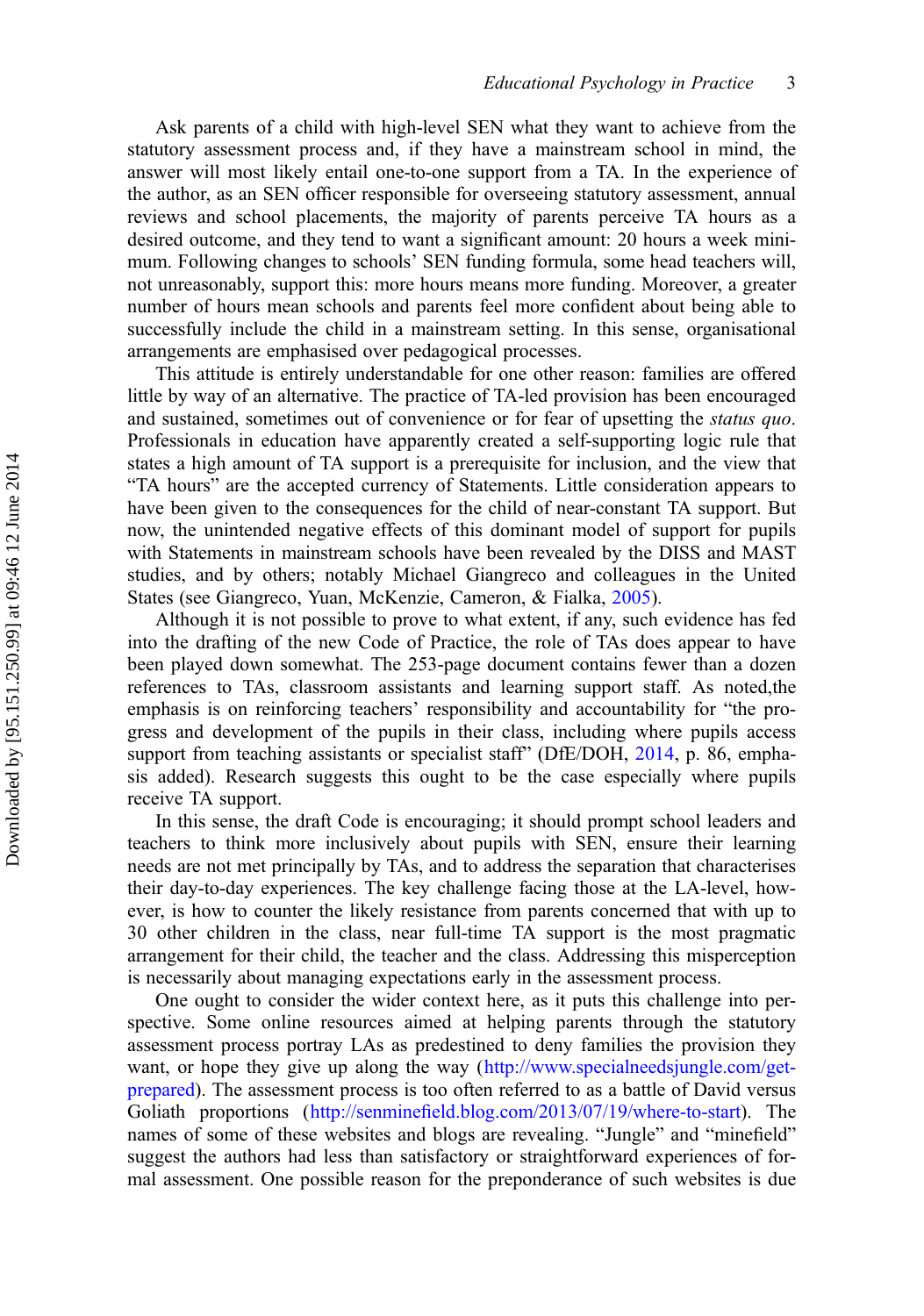to a form of negativity bias: the tendency to share one's negative experiences (on and offline) rather than experiences that simply met one's expectations.

Other websites, such as the Independent Parental Special Educational Advice's site (<http://www.ipsea.org.uk>), offer more measured guidance. Yet, one is left with the impression that even this advice seems to bypass the reality that LAs do not agree every request they receive for statutory assessment. Parents new to the SEN process instinctively turn to the internet for support and advice. So it is perhaps inevitable that by the time EPs and, in particular the LA staff who oversee and moderate requests for assessment get involved, the battle lines have been drawn in parents' minds. They are reluctant to consider alternatives to a Statement once they are convinced their child has an inalienable right to one, and with it, precious one-toone TA support. Redress via tribunal also casts a long shadow over what ought to be a collaborative and consultative process between families and professionals.

In the debates about the draft Code and the responses to the Department for Education's consultation, we have seen stakeholders and critics give attention to structures, definitions and aspects of case law. All of this is important, but the case against the Statement-sanctioned, "Velcro TA" model of SEN provision, as the flipside of the case for greater teacher involvement, has got lost.

With regard to the educational aspects of EHCPs, the research evidence suggests that parents and schools ought to be more concerned with the quality of support for pupils with learning difficulties (in terms of who provides pedagogical input and how) than with the quantity of support (for example, lots of TA hours). Being among the first professionals with whom parents engage, EPs have a critical role to play in not only managing expectations prior to and during the statutory assessment process, but also in making recommendations in their evidence (Appendix D) that, where appropriate, steer away from TA-led provision towards more inclusive, teacher-led practices. The emphasis the Code places on EHCPs to define outcomes in terms of learning and developmental milestones can be helpful in this aim. EPs might debate the evidence with parents and encourage them to consider and articulate meaningful outcomes and indicators, such as the progression to independent working or the ability to tolerate uncertainty and failure when presented with learning challenges. For this approach to be effective, EPs and SEN officers responsible for writing EHCPs need to work in partnership.

EPs can also use the Code to remind school leaders that it is for them, "as part of their normal budget planning, to determine their approach to using their resources to support the progress of pupils with SEN" (DFE/DOH, [2014,](#page-6-0) p. 96). Leaving aside how parent-controlled budgets might affect arrangements, the message is that resources need not automatically be spent on TAs to work directly with pupils with Statements. "It is for the school to provide high quality appropriate [SEN] support from the whole of its budget" (DFE/DOH, [2014,](#page-6-0) p. 96). Elsewhere, it has been argued there is a clear need for fundamentally rethinking the role of TAs in line with this aim: for example, rotating groups to allow teachers to spend more time with pupils with SEN, whilst the TA monitors the rest of the class; ensuring TAs and teachers have more time to communicate and more professional development, especially in relation to working with pupils with SEN (Russell, Webster, & Blatchford, [2013\)](#page-6-0). Furthermore, there is a strong case for developing more effective ways in which TAs interact with pupils, such as developing effective styles of questioning in support of independent learning (Radford, Bosanquet, Webster, Blatchford, & Rubie-Davies, [2013\)](#page-6-0).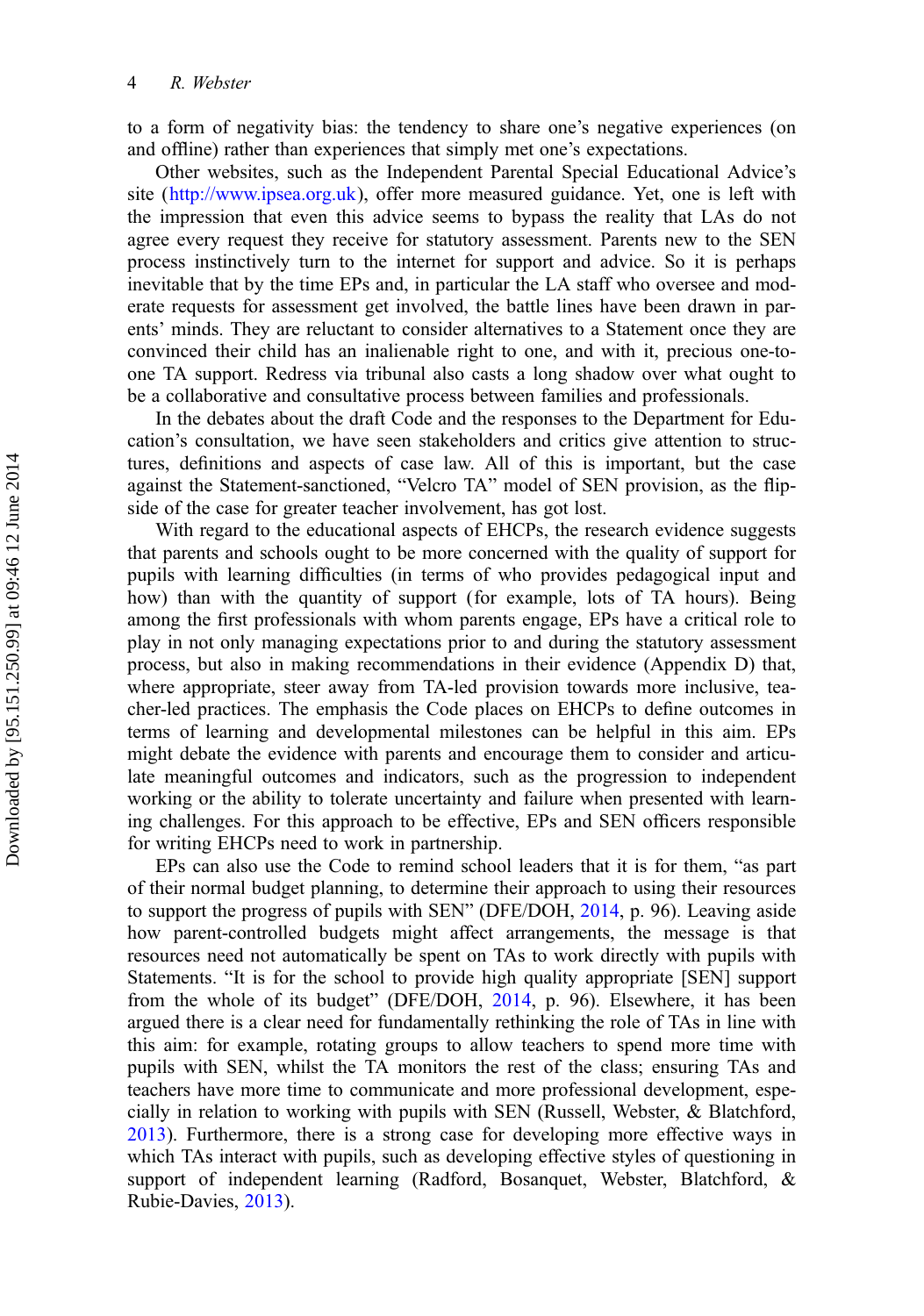<span id="page-6-0"></span>Another group of practitioners with a role to play in early parent liaison are the 1800 independent supporters from voluntary, community and private organisations who will, from September 2014, assist parents through the SEN process. The training for these "champions" must reflect the warning, provided by the evidence, of what can happen if the "business as usual" model of SEN provision persists. EPs could consider contributing to champions' training locally.

The evidence is clear about the direction in which practice ought to be headed. Uppermost in the minds of EPs and other professionals with a frontline role liaising with parents should be avoiding at all costs satisfying demands for simplistic and easily auditable quantifications of support, which have relatively little pedagogical value, and ensuring schools put a clear and emphatic focus of meeting the needs of pupils with SEN through high quality teacher-led teaching.

Statutory assessment is a rigorous and evidence-based process. The new SEN reforms make it incumbent on all educationalists to approach SEN provision in the same manner.

#### Notes

- 1. The Nuffield Foundation, which funded the Making a Statement study, has agreed to fund a replication study in which the MAST cohort will be tracked when they reach Year 9. Data collection will take place over 2015/2016.
- 2. In line with common usage, the term "teaching assistant" is used to cover equivalent classroom- or pupil-based roles, such as "learning support assistant", "classroom assistant" and "special needs assistant". "Higher level teaching assistant" is also included in this definition.

#### References

- Blatchford, P., Russell, A., & Webster, R. (2012). Reassessing the impact of teaching assistants: How research challenges practice and policy. Oxford: Routledge.
- Department for Education. (2013). Consultation on transition to Education, Health and Care plans and the local offer. Retrieved from [https://www.gov.uk/government/uploads/system/](http://https://www.gov.uk/government/uploads/system/uploads/attachment_data/file/251879/SEN_-_Transitional_arrangements_document.pdf) uploads/attachment\_data/fi[le/251879/SEN\\_-\\_Transitional\\_arrangements\\_document. pdf](http://https://www.gov.uk/government/uploads/system/uploads/attachment_data/file/251879/SEN_-_Transitional_arrangements_document.pdf)
- Department for Education/Department of Health (DfE/DOH). (2014). Draft special educational needs and disability code of practice: 0 to 25 years. Statutory guidance for organisations who work with and support children and young people with special educational needs and disabilities. London: DfE/DOH. Retrieved from [http://www.gov.uk/govern](http://www.gov.uk/government/consultations/revision-of-the-send-code-of-practice-0-to-25-years) [ment/consultations/revision-of-the-send-code-of-practice-0-to-25-years](http://www.gov.uk/government/consultations/revision-of-the-send-code-of-practice-0-to-25-years)
- Giangreco, M. F., Yuan, S., McKenzie, B., Cameron, P., & Fialka, J. (2005). "Be careful what you wish for ...": Five reasons to be concerned about the assignment of individual paraprofessionals. Teaching Exceptional Children, 37(5), 28–34.
- Radford, J., Bosanquet, P., Webster, R., Blatchford, P., & Rubie-Davies, C. (2013). Fostering learner independence through heuristic scaffolding: A valuable role for teaching assistants. International Journal of Educational Research, 63(1), 116–126.
- Russell, A., Webster, R., & Blatchford, P. (2013). Maximising the impact of teaching assistants: Guidance for school leaders and teachers. Oxford: Routledge.
- Ward, H., & Vaughan, R. (2011, March 11). SEN shake-up: Every child assessed before three. Times Educational Supplement. Retrieved from [http://www.tes.co.uk/article.aspx?](http://www.tes.co.uk/article.aspx?storycode=6072560) [storycode=6072560](http://www.tes.co.uk/article.aspx?storycode=6072560)
- Webster, R., & Blatchford, P. (2013). The educational experiences of pupils with a Statement for special educational needs in mainstream primary schools. Results from a systematic observation study. European Journal of Special Needs Education, 28(4), 463–479.
- Webster, R., & Blatchford, P. (2014). Worlds apart? The nature and quality of the educational experiences of pupils with a Statement for special educational needs in mainstream